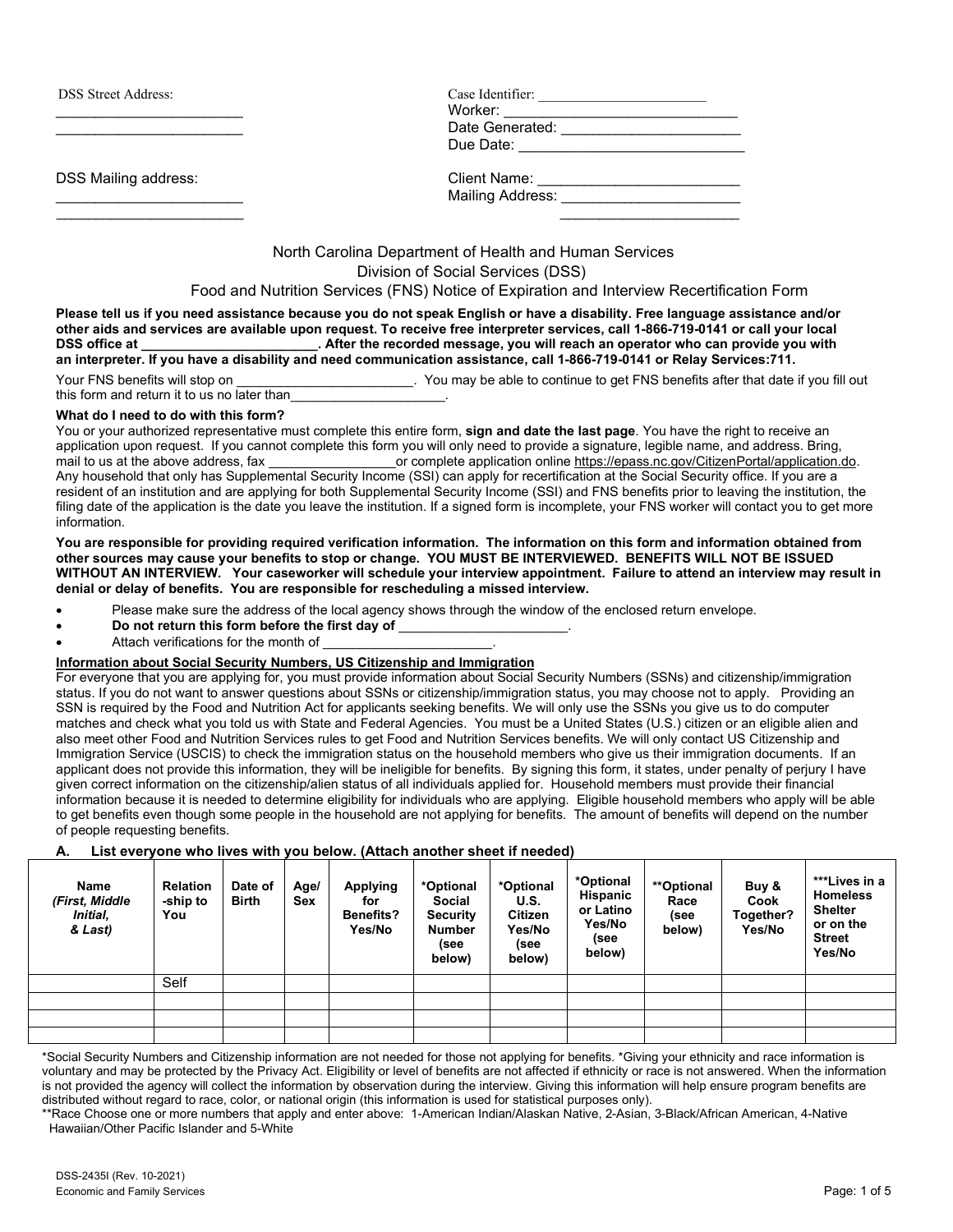**\*\*\* These questions may assist in identifying Able-Bodied Adults without Dependents (ABAWD). Please answer these questions about any activity within the last 6 months.**

### **B. Tell us about your finances.**

\*\*\*1. Does anyone in your household work?  $\Box$  Yes  $\Box$  No If yes, complete below.

\*\*\*2. Is anyone in your household getting ready to start a job? UYes U No If yes, expected start date\_\_\_\_\_\_\_\_ and complete below.

**Attach all income verification pay received during the month listed on Page 1**. If you are paid monthly, attach income verification for the month listed on Page 1. If you are self-employed, attach last year's federal tax forms and include all schedules. If tax forms for last year are not available attach your business records and receipts for business expenses for the previous 12 months. If it is new employment, attach verification for all pay received so far.

**If you do not have all your check stubs, you may have your employer complete the employer verification section below. (Attach another sheet if needed)**

| Name of Person Working:            |                                  |                        | How Often Paid: (weekly/month, etc.) |                  |             |  |
|------------------------------------|----------------------------------|------------------------|--------------------------------------|------------------|-------------|--|
| <b>Employer Name:</b>              |                                  |                        | <b>Employer Phone Number:</b>        |                  |             |  |
| Date Pay Received<br>(month & day) | <b>Number of</b><br><b>Hours</b> | Rate of<br>Pay         | <b>Bonus or Vacation</b><br>Pay      | <b>Gross Pay</b> | <b>Tips</b> |  |
|                                    |                                  |                        |                                      |                  |             |  |
|                                    |                                  |                        |                                      |                  |             |  |
|                                    |                                  |                        |                                      |                  |             |  |
|                                    |                                  |                        |                                      |                  |             |  |
|                                    |                                  |                        |                                      |                  |             |  |
| <b>Employer Signature:</b>         |                                  | <b>Employer Title:</b> |                                      | Date Signed:     |             |  |

\*\*\*3. Has anyone in your household stopped working within the last 6 months?  $\Box$ Yes  $\Box$  No If yes, who stopped working? \_\_\_\_\_\_\_\_\_\_ Reason? \_\_\_\_\_\_\_\_\_\_\_\_\_\_\_\_\_\_\_Date last worked? \_\_\_\_\_\_\_\_\_Date of last pay? \_\_\_\_\_\_\_\_\_Total hours worked in last 30 days?

\*\*\*4. Does anyone in your household get money other than from work? UYes U No If yes, complete below and attach verification for month listed on page 1. Examples: Cash, Contributions, Work First, Child Support, Unemployment Benefits, Social Security, SSI, Worker's Compensation, Veteran's Benefits, etc. (attach another sheet if needed)

| <b>Name</b> | <b>Type of Income</b> | <b>Phone Number and Address</b><br><b>Person or Organization</b><br><b>That Gives the Money</b><br>of Person or Organization |  | <b>Amount of Income</b><br>(before taxes) | How<br>Often? |
|-------------|-----------------------|------------------------------------------------------------------------------------------------------------------------------|--|-------------------------------------------|---------------|
|             |                       |                                                                                                                              |  |                                           |               |
|             |                       |                                                                                                                              |  |                                           |               |
|             |                       |                                                                                                                              |  |                                           |               |

\*\*\*5. Does anyone work as a volunteer or participate in a work training program?  $\Box$  Yes  $\Box$  No If yes, complete below.

| Name | Name of Volunteer Site or<br><b>Work Training Program</b> | <b>Site Address and Phone Number</b> | <b>Start</b><br>Date | End<br>Date | <b>Hours Per</b><br>Week |
|------|-----------------------------------------------------------|--------------------------------------|----------------------|-------------|--------------------------|
|      |                                                           |                                      |                      |             |                          |
|      |                                                           |                                      |                      |             |                          |

6. Does anyone own or jointly own any assets including a non-household member(s)?  $\Box$  Yes  $\Box$  No If yes, complete below. We will determine if verification is needed and if it is accessible to you. (Attach another sheet if needed)

|                     |                                 | How Much or     | Where Do You Keep This Asset and What |
|---------------------|---------------------------------|-----------------|---------------------------------------|
| Name (Who Owns it?) | <b>Type of Asset</b>            | Value of Asset? | is the Account Number?                |
|                     | Cash on Hand                    |                 |                                       |
|                     | <b>Checking Account</b>         |                 |                                       |
|                     | Savings Account                 |                 |                                       |
|                     | Lottery/Gambling Winnings       |                 |                                       |
|                     | Other (such as interest income) |                 |                                       |

**C. Tell us about your expenses.**

| $\Box$ Yes $\Box$ No | Do you pay rent or mortgage where you live? If yes, how much do you pay out of your pocket each month? \$     |
|----------------------|---------------------------------------------------------------------------------------------------------------|
| $\Box$ Yes $\Box$ No | Do you receive assistance paying your rent? If yes, check any you received □ HUD □ Section 8 □ Public Housing |
| $\Box$ Yes $\Box$ No | Do you pay any other expenses where you live? If yes, check the expense and enter the monthly amount:         |
|                      | □Lot Rent \$____________________ □Property Taxes (if paid separately) \$____________ □Other (list type) \$    |
|                      | $\Box$ Homeowner's dues (if paid separately) $\$\Box$ Homeowners Insurance (if paid separately) $\$\$         |
| $\Box$ Yes $\Box$ No | Are you responsible for paying any utility bills separate from your rent? If yes, check all that apply.       |
|                      | □ Heat □ Kerosene □ Fuel Oil □ Electricity □ Coal □ Wood □ Natural Gas □ LP Gas                               |
|                      | <b>□Telephone/Cell Phone</b> □ Water/Sewage □ Garbage/Trash □ Utility Excess (Public Housing)                 |
|                      | How do you heat your home?                                                                                    |
|                      | How do you cool your home?                                                                                    |
| $\Box$ Yes $\Box$ No | Does anyone help pay your bills? If yes, who helps?<br>How much \$                                            |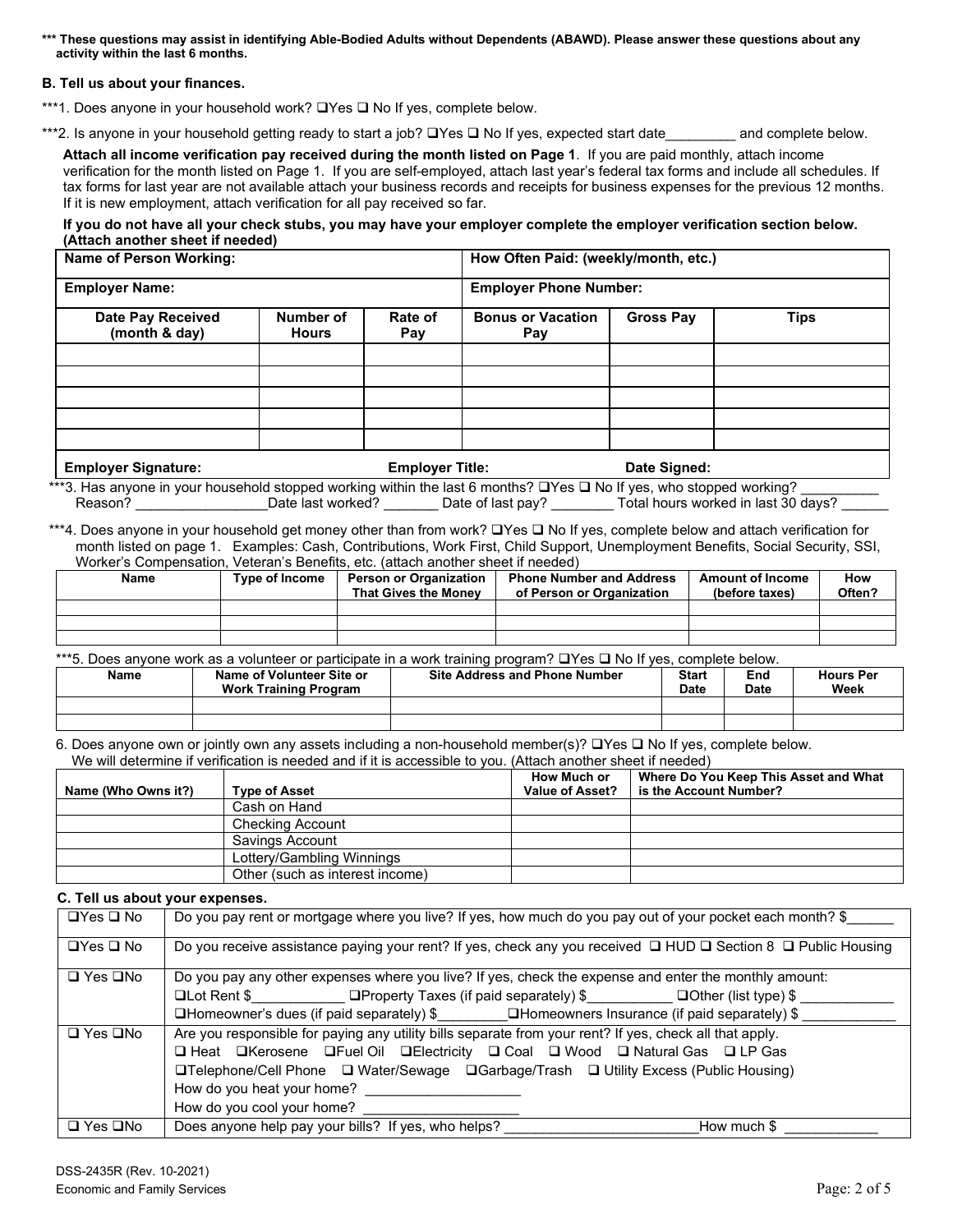| $\Box$ Yes $\Box$ No                                                                                                                             | Did you get a Low-Income Energy Assistance Program (LIEAP) check in another state or at your current residence        |  |  |  |  |  |
|--------------------------------------------------------------------------------------------------------------------------------------------------|-----------------------------------------------------------------------------------------------------------------------|--|--|--|--|--|
|                                                                                                                                                  | that was more than \$20, in the recent month or within the past 12 months? If yes, who                                |  |  |  |  |  |
| $\Box$ Yes $\Box$ No                                                                                                                             | Is your household responsible for paying any childcare or disabled adult care?                                        |  |  |  |  |  |
|                                                                                                                                                  | If yes, who receives care?                                                                                            |  |  |  |  |  |
|                                                                                                                                                  | amount per month \$<br>Who pays?                                                                                      |  |  |  |  |  |
|                                                                                                                                                  | Name and phone number of care provider?                                                                               |  |  |  |  |  |
|                                                                                                                                                  | Child/adult care expenses?                                                                                            |  |  |  |  |  |
| Does anyone age 60 or over, or anyone receiving disability benefits, have out-of-pocket medical expenses over \$35<br>$\square$ Yes $\square$ No |                                                                                                                       |  |  |  |  |  |
|                                                                                                                                                  | monthly? This includes Medicare or Health Insurance and transportation cost for medical care. If yes, do you wish to  |  |  |  |  |  |
|                                                                                                                                                  | claim a deduction for these expenses $\Box$ Yes $\Box$ No If yes, to get this deduction you must attach receipts or a |  |  |  |  |  |
|                                                                                                                                                  | computer printout of your expenses.                                                                                   |  |  |  |  |  |
| $\square$ Yes $\square$ No                                                                                                                       | Does your household pay court ordered child support for children outside your home (include court ordered health      |  |  |  |  |  |
|                                                                                                                                                  | insurance payments)?                                                                                                  |  |  |  |  |  |
|                                                                                                                                                  | If yes, who pays the child support?                                                                                   |  |  |  |  |  |
| Who is it paid to?                                                                                                                               |                                                                                                                       |  |  |  |  |  |
|                                                                                                                                                  | Child's name?                                                                                                         |  |  |  |  |  |
|                                                                                                                                                  | How often?<br>Amount you pay? \$                                                                                      |  |  |  |  |  |

## **D. Tell us about the people in your home.**

| □Yes □ No            | Is anyone in your household age 16 or older attending school at least half time now or have they in the last 6 months?<br>If yes, list the person's name and school they attend:                                                                                                                                                                                                                                                    |
|----------------------|-------------------------------------------------------------------------------------------------------------------------------------------------------------------------------------------------------------------------------------------------------------------------------------------------------------------------------------------------------------------------------------------------------------------------------------|
| <b>□Yes □ No</b>     | Does anyone in your household have a felony drug conviction or controlled substance after August 22, 1996? If yes tell<br>us his/her name, date, type, and place of conviction: __________________________                                                                                                                                                                                                                          |
| □ Yes □No            | Is anyone in your household in violation of probation or parole or running from the law to avoid felony prosecution? If                                                                                                                                                                                                                                                                                                             |
| □ Yes □No            | Have you or any member of your household been convicted as an adult of aggravated sexual abuse, murder, sexual<br>exploitation and other abuse of children, a Federal or State offense involving sexual assault, or an offense under State<br>law determined by the Attorney General to be substantially similar to such an offense, after February 7, 2014? If yes tell<br>us his/her name, date, type, and place of conviction: _ |
| □ Yes □No            | Have you or any member of your household been convicted of trading benefits for drugs after August 22, 1996?<br>If yes tell us his/her name, date, type, and place of conviction:                                                                                                                                                                                                                                                   |
| <b>OYes QNo</b>      | Have you or any member of your household been convicted of buying or selling benefits \$500 or more after August 22,<br>1996? If yes tell us his/her name, date, type, and place of conviction                                                                                                                                                                                                                                      |
| □ Yes □ No           | Have you or any member of your household been convicted of fraudulently receiving duplicate benefits in any State<br>after August 22, 1996? If yes tell us his/her name, date, type, and place of conviction:                                                                                                                                                                                                                       |
| $\Box$ Yes $\Box$ No | Have you or any member of your household been convicted of trading benefits for guns, ammunitions, or explosives<br>after August 22, 1996? If yes tell us his/her name, date, type, and place of conviction:                                                                                                                                                                                                                        |
| <b>OYes QNo</b>      | Is anyone in your household physically or mentally unfit for employment? If yes, who and what months?                                                                                                                                                                                                                                                                                                                               |
| □ Yes □ No           | Does anyone operate a Home School at least 30 hours a week? If yes, who and what months?                                                                                                                                                                                                                                                                                                                                            |
| $\Box$ Yes $\Box$ No | Does anyone care for an incapacitated person (does not have to live in the home)? If yes, who and what months?                                                                                                                                                                                                                                                                                                                      |
| $\Box$ Yes $\Box$ No | Does anyone participate in an official Refugee Employment Program? If yes, who and what months?                                                                                                                                                                                                                                                                                                                                     |
| □ Yes □ No           | Is anyone in the household unable to work due to alcohol and/or drug addiction? If yes, who and what months?                                                                                                                                                                                                                                                                                                                        |
| $\Box$ Yes $\Box$ No | Is anyone in a drug or alcohol treatment program? If yes, who and what months?                                                                                                                                                                                                                                                                                                                                                      |
| $\Box$ Yes $\Box$ No | Is anyone in the household pregnant? If yes, who?                                                                                                                                                                                                                                                                                                                                                                                   |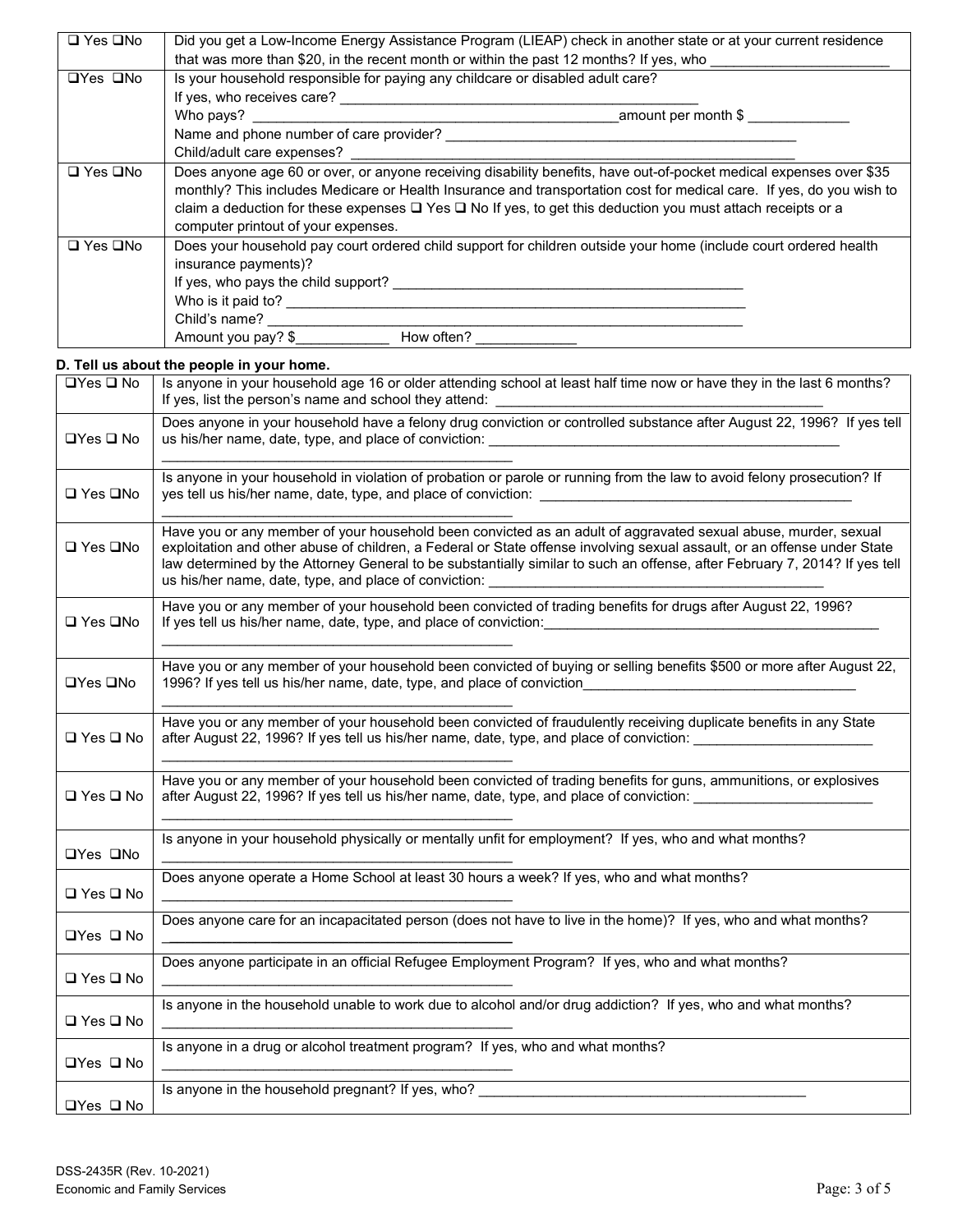# **Authorized Representative**

Do you need someone to help you get and/or use your Food and Nutrition Services benefits?  $\Box$  Yes  $\Box$  No If yes, please list that person's name . If you checked **Yes** above, we will give or mail you a form. You and the person you want to help can complete the form and return it to our office. This person will receive an EBT card and will have access to your Food and Nutrition Services Benefits. If you already have an authorized representative, do you want them to continue?  $\Box$  Yes  $\Box$  No Authorized Representative Name:

# **How to Get a Fair Hearing**

You have the right to ask for a hearing in person, by telephone or in writing, if you think your case is wrong. You have 90 calendar days to ask for a hearing. Unless you ask for a hearing by then, you cannot have one. A household member or someone else such as a lawyer, friend, or relative can represent you at a fair hearing. Free legal advice may be available. Contact Legal Aid of North Carolina office at 1-866-219-5262, Street: 224 South Dawson St. Raleigh, NC 27601, Mailing: PO Box 26087 Raleigh, NC 27611.

# **Voter Registration**

"If you are not registered to vote where you live now, would you like to apply to register to vote here today? **Yes No**

**IF YOU DO NOT CHECK EITHER BOX, YOU WILL BE CONSIDERED TO HAVE DECIDED NOT TO REGISTER TO VOTE AT THIS TIME.** Register to vote in North Carolina. If you want to register to vote or to update your registration, you can complete a voter registration form at [www.ncsbe.gov/n](http://www.ncsbe.gov/)vra/01, ask your caseworker or contact your local DSS for a voter registration form. **Applying to register or declining to register to vote will not affect the amount of assistance that you will be provided by this agency.** If you would like help in filling out the voter registration application form, we will help you. The decision whether to seek or accept help is yours. You may fill out the application form in private. If you believe that someone has interfered with your right to register or to decline to register to vote, your right to privacy in deciding whether to register or in applying to register to vote, or your right to choose your own political party or other political preference, you may file a complaint with the North Carolina State Board of Elections, PO Box 27255, Raleigh NC 27611-7255, or you may call the toll-free number, 1-866-522-4723."

## **You Will Not Be Discriminated Against**

In accordance with Federal civil rights law and U.S. Department of Agriculture (USDA) civil rights regulations and policies, the USDA, its agencies, offices, and employees, and institutions participating in or administering USDA programs are prohibited from discriminating based on race, color, national origin, sex, religious creed, disability, age, political beliefs, or reprisal or retaliation for prior civil rights activity in any program or activity conducted or funded by USDA.

Persons with disabilities who require alternative means of communication for program information (e.g. Braille, large print, audiotape, American Sign Language, etc.), should contact the Agency (State or local) where they applied for benefits. Individuals who are deaf, hard of hearing or have speech disabilities may contact USDA through the Federal Relay Service at (800) 877-8339. Additionally, program information may be made available in languages other than English.

To file a program complaint of discrimination, complete the USDA Program Discrimination Complaint Form, (AD-3027) found online at: https:// www.usda.gov/sites/default/files/documents/USDA-OASCR%20P-Complaint-Form-0508-0002- 508-11-28-17Fax2Mail.pdf and at any USDA office, or write a letter addressed to USDA and provide in the letter, all of the information requested in the form. To request a copy of the complaint form, call (866) 632-9992. Submit your completed form or letter to USDA by:

mail: U.S. Department of Agriculture Office of the Assistant Secretary for Civil Rights 1400 Independence Avenue, SW Washington, D.C. 20250-9410 fax: (202) 690-7442; or email: [program.intake@usda.gov.](mailto:program.intake@usda.gov)

This institution is an equal opportunity provider.